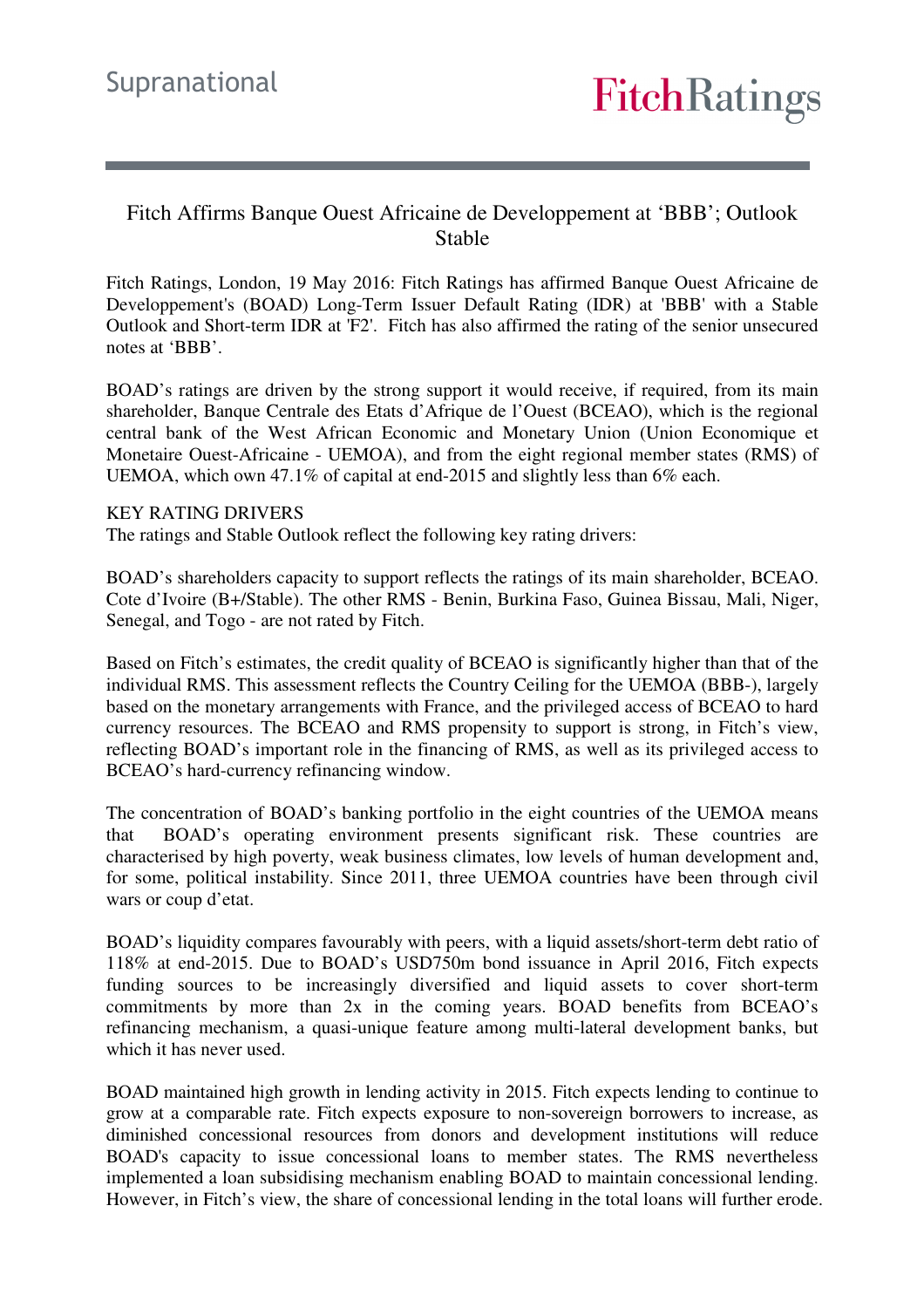The average credit quality of BOAD's loan book is very low speculative grade. The vast majority of loans are extended to or guaranteed by the eight UEMOA sovereigns, for which BOAD enjoys preferred-creditor status. In Fitch's view, BOAD's higher exposure to nonsovereign borrowers will translate into higher impaired loans in the future, which may reverse the current trend. Impaired loans accounted for 2.7% of gross loans at end-2015, vs 3.3% in 2014. They relate entirely to the non-sovereign exposure.

Although relatively strong by industry standards, capitalisation and leverage declined at end-2015, with an equity/adjusted assets ratio of  $37\%$  (2014: 39%) and debt/equity ratio of  $161\%$ (2014: 145%). In Fitch's view, capitalisation and leverage metrics will decline substantially in 2016 as a result of the early 2016 bond issuance, but will remain robust. Given BOAD's rapid growth in lending, capitalisation is expected to further deteriorate in the medium term, albeit at a modest rate, as disbursement under the ongoing capital increase will partly offset growth in lending and leverage .

#### RATING SENSITIVITIES

The Stable Outlook reflects Fitch's expectation that the rating of key shareholders will remain stable.

BOAD's ratings are driven by shareholder support. An upgrade could follow a significant improvement in the average credit quality of UEMOA countries, leading to an improvement of BCEAO's capacity to support the bank.

While a reduction in the rating of individual RMS would not have a direct impact given their fairly low share in capital, a downward revision of the Country Ceiling of UEMOA would lead to a similar action on BOAD's ratings.

A devaluation of the CFA franc against the euro or any change in monetary agreements implying a lower support of France to UEMOA would lead to a downgrade of BOAD's ratings.

#### KEY ASSUMPTIONS

The ratings and Outlooks are sensitive to a number of assumptions. In particular, Fitch assumes that the average sovereign rating of the seven non-rated countries of the UEMOA is very low speculative grade. It also assumes that the French treasury will honour its commitment to provide liquidity to BCEAO and preserve the convertibility of the CFA franc into euro in the event of a depletion of its international assets.

Contact: Primary Analyst Vincent Martin Director +33 1 44 29 92 73 Fitch France S.A.S. 60 rue de Monceau 75008 Paris